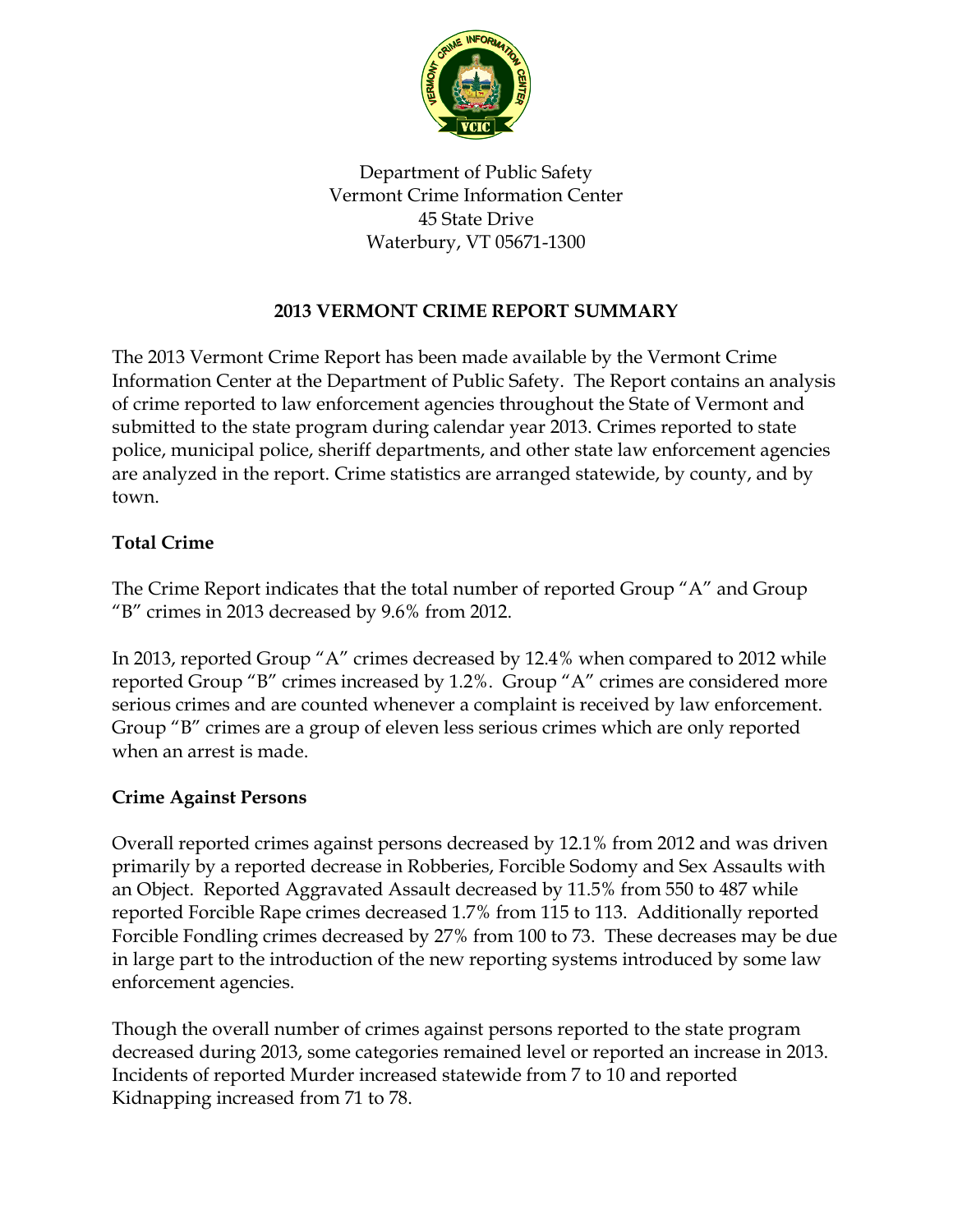Slightly more than 3,734 individuals were victims of crimes against persons in Vermont in 2013; 70 of the victims were law enforcement officers. Fifty-six percent of victims of crimes against persons were women. Men and women in the age group 21- 29 were more frequently the victims of violent crime than any other age group. Men and women over the age of 60 years old were the least likely to be adult victims of violent crime. In 95% of the crimes that were reported against persons where defendant/victim relationship information was known, the defendant was an acquaintance, intimate partner or family member of the victim. In approximately 96% of the reported violent crime incidents the victim received either no injuries or minor injuries. Dangerous weapons including firearms were used in 9% of reported crimes against persons. Approximately 72% of reported crimes against persons in Vermont occurred in residences which makes the home the most frequent location for these types of incidents. Highways and roads and commercial locations are the second most frequent locations for crimes against persons.

Domestic violence incidents involving intimate partners reported to the state program decreased by approximately 13% with 849 incidents taking place during 2013 and 973 taking place in 2012. The majority of domestic violence crimes involve Simple Assaults (71.5%) and Aggravated Assaults (17.5 %).

### **Property Crime**

Overall incidents of reported property crime in Vermont decreased by 12.9% in 2013. This decrease may be due in large part to the introduction of the new reporting systems introduced by some law enforcement agencies. Residences were the targets in 78% of reported Burglaries. In half of the cases no forced-entry was required by burglars to enter the target buildings. Almost 75% of residential Burglaries occurred between 8:00 A.M. and 8:00 P.M.

Larceny/Theft saw a reported decrease during 2013 and this decrease may also be due in large part to the introduction of the new reporting systems introduced by some law enforcement agencies. Within this category reported increases were noted in Shoplifting (7.6%), Theft from Coin Operated (25%), and Stolen Property (13.3%). Discount and department stores were the most frequent targets for shoplifting incidents at 34.8%, followed by grocery stores at 25.1%, convenience stores at 14.1% and specialty stores at 10%. The most common monetary assessments of reported shoplifting incidents involved values of \$1 - \$99 attributing to 69.3%. The highest percentage of reported stolen property (22.5%) was classified as other during 2013, followed up by money at 10.3%. Other commonly stolen items included consumable goods (7.6%), purses/wallets (6.0%), computer hardware and software (5.7%), and vehicle parts and accessories (4.8%).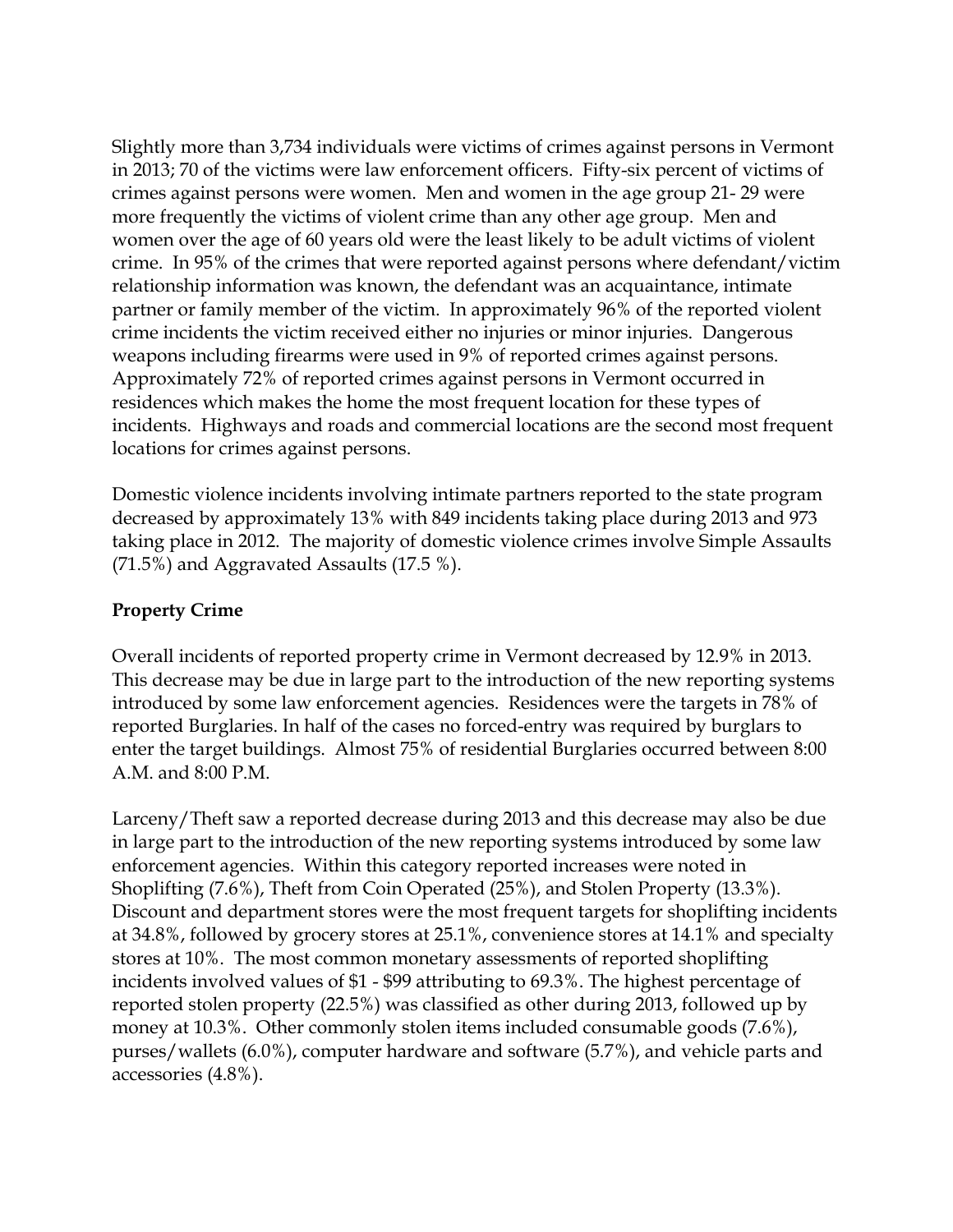In Vermont the total property loss in 2013 due to criminal activity reported to law enforcement agencies statewide was \$20,550,340, an almost \$1.6 million decrease from 2012. The decrease may be attributed to the introduction of the new reporting systems introduced to some agencies. Theft accounts for the largest single monetary loss at just over \$8.1 million, followed by Burglary and Arson both at just below \$5 million and Destruction of Property/Vandalism just below \$2.2 million.

# **Drug Crime**

Drug crime decreased 7.3% from 3,884 incidents reported in 2012 to 3,600 reported incidents in 2013. This decrease may be due in large part to the introduction of the new reporting systems introduced by some law enforcement agencies. In 2013, approximately 2,044 reported drug crime incidents involved marijuana (56.6%). Other major categories of drug crimes include a marked reported increase in heroin (97.6%), and a reported decrease in cocaine (24.3%) and barbiturates (75%). Amphetamine/ methamphetamine and other hallucinogens reported cases constituted less than 1% of drug cases.

Over 3 drug types per reported incident increased during 2013 to 16 from 8 during 2012. Crack cocaine also showed a reported 14.2% increase by a count of 201 from 176 during 2012. Some examples of drugs that may be classified in the 'other' categories include (but are not limited to) Ecstasy and various prescription drugs such as Oxycodone and Valium.

## **National and Regional Comparisons**

In order to gauge the level and types of violent crimes occurring across the nation, the FBI has developed the Violent Crime Index. The Index is based on a sample of the violent crimes in a state. The Index only includes the number of Murders, Robberies, Aggravated Assaults, and Rapes. Figures reported by the FBI indicate that the National Violent Crime Index showed a reported decrease of 4.4% from 2012. The Violent Crime Index for the Northeast decreased by 4.3%. The Violent Crime Index in Vermont indicated a decrease of 19.2% based upon definitions utilized in this calculation.

The FBI has also developed a Property Crime Index which is comprised of the number of Burglaries, Thefts, and Motor Vehicle Thefts reported in a jurisdiction. Figures from the FBI indicate that the National Property Crime Index decreased by 4.1% from 2012. The Northeast reported a decrease of 2.5% from 2012. The Property Crime Index in Vermont similarly decreased by 11.4% for the same time period.

## **Vermont Crime On-Line**